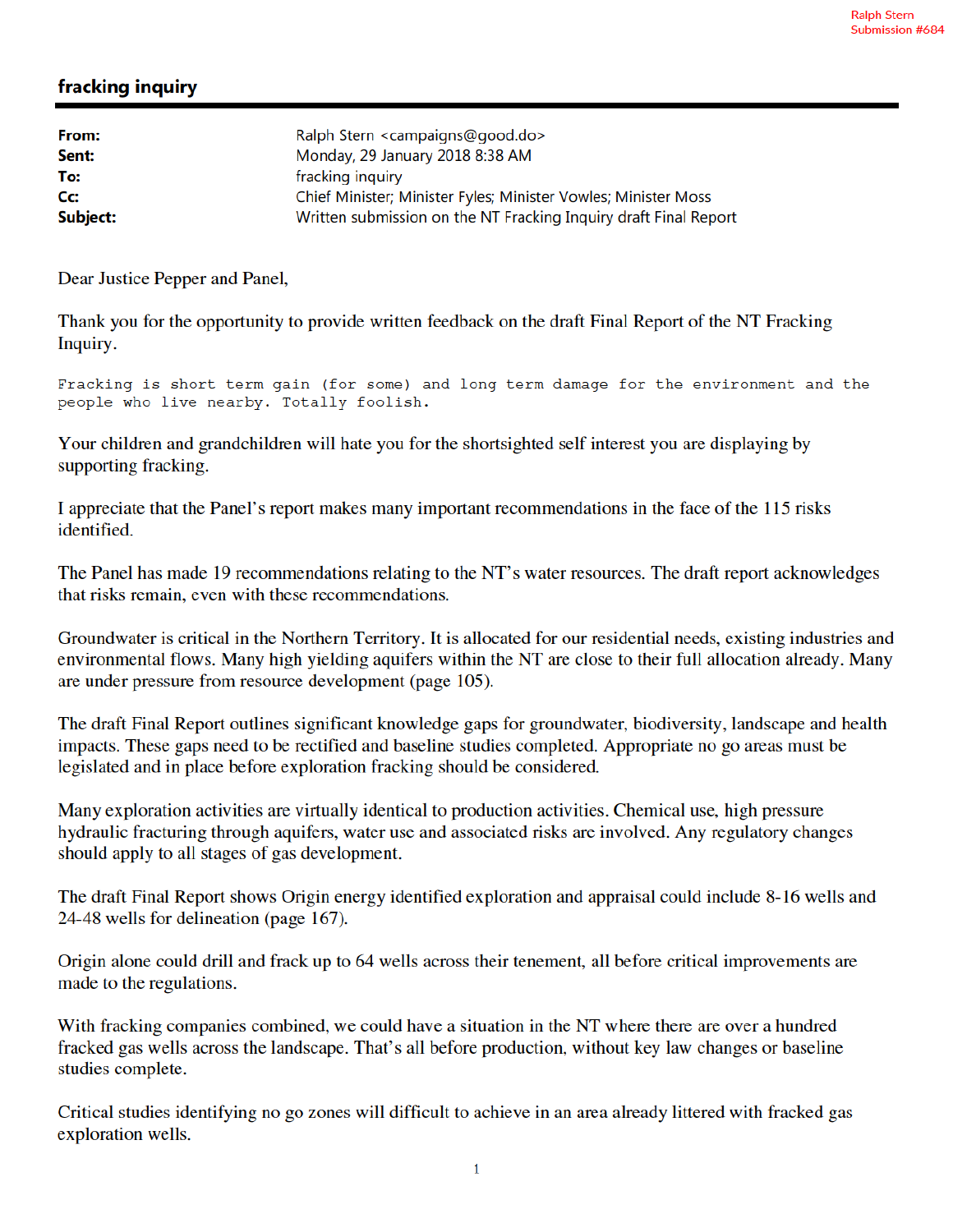I support the swath of new regulations and legislation required to try and protect landholders and water. However, that work needs to happen before the oil and gas industry is permitted to start fracking in the Northern Territory again.

The below critical recommendations must be improved and work completed BEFORE EXPLORATION fracking takes place.

Recommendation 5.1 (Enforceable code of practice for abandonment of onshore gas wells)

Recommendation 5.6 (Wastewater management framework)

Recommendation 7.1 (Water Act amended for shale extraction licence and payment for water)

Recommendation 7.4 (Strategic regional environmental and baseline assessment (SREBA), including a regional groundwater model, be developed and undertaken)

Recommendation 8.4 (Fire management plan and 10 year baseline assessment)

Recommendation 9.2 (Code of practice be developed and implemented for monitoring, detection and reporting of methane emissions)

Recommendation 10.1 (Human Health Risk Assessment prepared and approved)

Recommendation 12.11 (Social impact management plan) This recommendation should also be extended to allow for the legal right to say 'no' to fracking.

Recommendation 14.1 (Design and implement a full cost recovery system for fracking regulation)

Recommendation 14.16 (Legislation to regulate seismic surveys, drilling, hydraulic fracturing, and well abandonment)

Recommendation 14.18 (Fit and proper person test)

Recommendation 15.1 (Strategic regional environmental and baseline assessment (SREBA) undertaken and no go zones implemented)

In the NT there is a saying, "Once you frack you can't go back." Exploration fracking is no different. The studies, legal improvements and no-go zones suggested by the panel are critical. They must be actioned before any further fracking exploration.

Let's not wait until the production phase to put in place critical new regulations and laws. We must avoid delays to the protection of the Northern Territory's water, landscapes and people.

Thank you for considering my feedback on this critical matter for the future of the Northern Territory.

Yours sincerely, Ralph Stern Bondi Beach, New South Wales, 2026, Australia

This email was sent by Ralph Stern via Do Gooder, a website that allows<br>people to contact you regarding issues they consider important. In accordance with web protocol FC 3834 we have set the FROM field of this email to our generic no-reply address at campaigns@good.do, however Ralph provided an email address (**which** which we included in the REPLY-TO field.